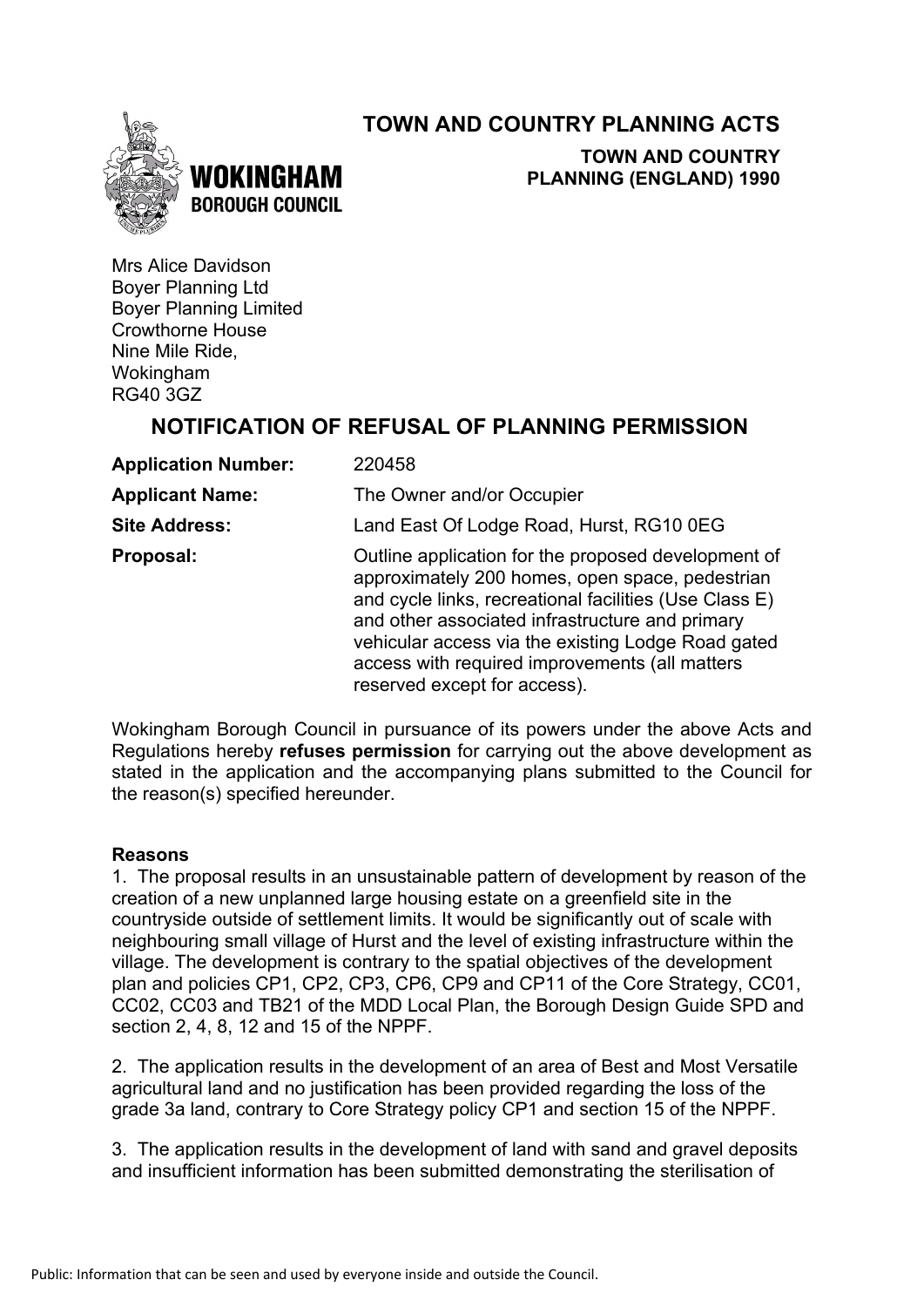mineral deposits is acceptable, contrary to Policy 2 Replacement Minerals Local Plan for Berkshire (incorporating the alterations adopted in December 1997 and May 2001) and section 17 of the NPPF.

4. The proposed development will have a detrimental impact on the landscape and the character & appearance of the area by reason of the quantum, scale, density and location. It would erode of the separation between existing villages and their rural setting. The development is contrary to policies CP1, CP3, CP9 and CP11 of the Core Strategy, CC01, CC02, CC03 and TB21 of the MDD Local Plan, the Borough Design Guide SPD and section 12 & 15 of the NPPF.

5. The application site is within an unsustainable location that would not encourage a modal shift towards sustainable modes of transport, by reason of the countryside location outside of settlement limits, distances to facilities and services, limited public transport links and poor quality of the walking/cycling an environment, contrary to policies CP1, CP2, CP3, CP6 and CP11 of the Core Strategy, CC01 and CC02 of the MDD Local Plan, the Borough Design Guide SPD and section 8 & 9 of the NPPF.

6. Insufficient and contradictory information has been submitted that does not demonstrate and acceptable impact on existing trees and hedgerows which have contribute positively to the character and appearance of the area. The proposed development is contrary to Core Strategy policy CP1, CP3 and CP11, MDD Local Plan policy CC01, CC02, CC03 and TB21, The Borough Design Guide SPD, The British Standard 5837:2012, sections 12 and 15 of the NPPF and section 197 of the Town and Country Planning Act.

7. The application has failed to demonstrate the proposed development will have an acceptable impact on ecology and biodiversity by reason of the impact on protected species, wildlife and habitats, contrary to policy CP1, CP3 and CP7 of the Core Strategy, CC01 and TB23 of the MDD Local Plan and section 15 of the NPPF.

8. The application fails to demonstrate that the proposed vehicle access, highway alterations and overall development would have an acceptable impact on highway safety, contrary to policies CP1, CP2, CP3 and CP6 of the Core Strategy 2010, Policy CC07 of the Managing Development Delivery Local Plan, Borough Design Guide Supplementary Planning Document 2012, and sections 9 & 12 of the NPPF.

9. In the absence of a completed legal agreement, the proposal fails to secure opportunities for training, apprenticeships and other vocational initiatives to develop local employability skills contrary to MDD policy Local Plan TB12.

10. In the absence of a completed Legal Agreement, the scheme fails to make adequate provision for affordable housing, contrary to policy CP5 of the Core Strategy and section 6 of the NPPF.

#### **Informatives**

1. If you intend to submit an appeal to be considered as a Public Inquiry you must notifiy the Local Planning Authority (**planning.appeals@wokingham.gov.uk**) and Planning Inspectorate (inquiryappeals@planninginspectorate.gov.uk) at least 10 days before you submit the appeal.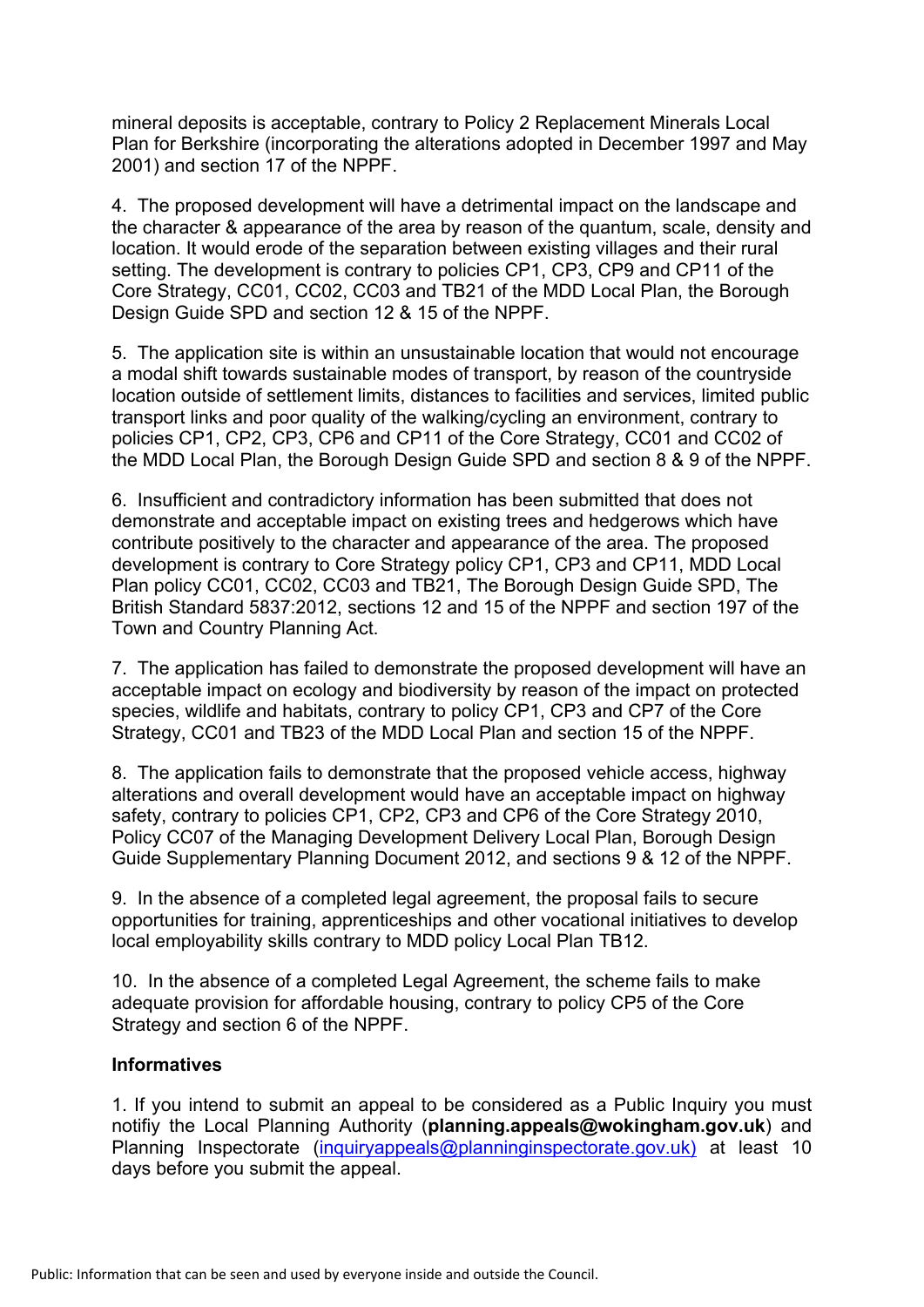2. This decision is in respect of the drawings and plans numbered

PP01 REV 1, PP02, PP03 REV 1 and 171 received by the Local Planning Authority on 16.02.2022

3. The Council engages with all applicants in a positive and proactive way through specific pre-application enquiries and the detailed advice

available on the Council's website. On this particular application, advice was given regarding the proposal being unacceptable.

**Signed** 

**MHead** 

Marcia Head Head of Development Management - Place & Growth Date: 23 June 2022

### **PLEASE READ THE NOTES ISSUED WITH THIS DECISION NOTICE BELOW**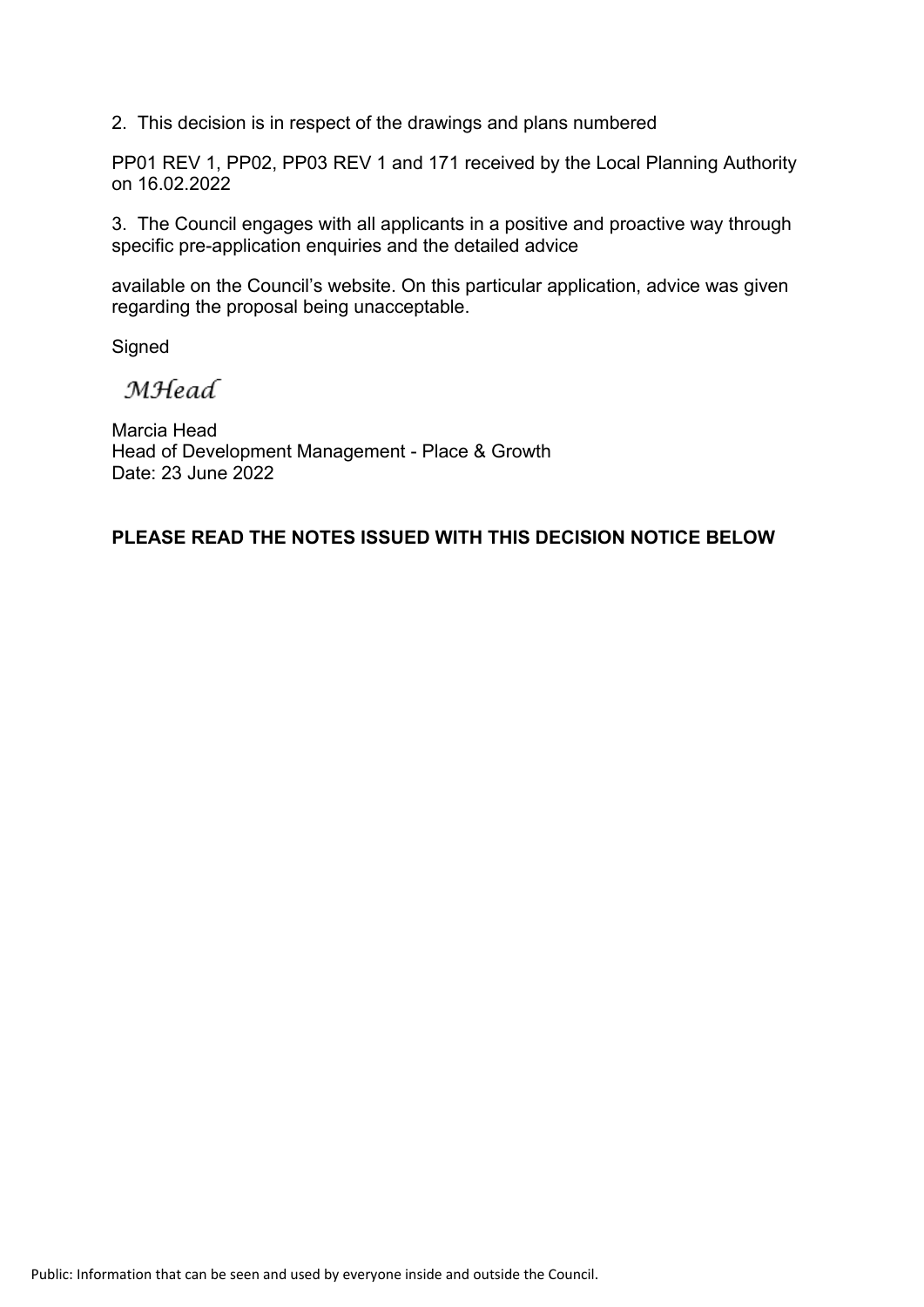

# **TOWN AND COUNTRY PLANNING ACTS TOWN AND COUNTRY PLANNING (ENGLAND) 1990**

**Other statutory legislation:** This decision notice relates to the above stated acts and regulations only and does not constitute approval under any other legislation.

**The Town & Country Planning (Development Management Procedure) Order:** This decision has been made in accordance with the requirements of the National Planning Policy Framework (NPPF) and in the requirement to work with the applicant in a positive and proactive manner.

**Officer Report:** An officer report explaining the decision will be available to view online.

**Purchase notices:** If either the local planning authority or the Secretary of State refuses permission to develop land or grants it subject to conditions, the owner may claim that the owner can neither put the land to a reasonably beneficial use in its existing state nor render the land capable of a reasonably beneficial use by the carrying out of any development which has been or would be permitted. In these circumstances, the owner may serve a purchase notice on the Council which will require the Council to purchase the owner's interest in the land in accordance with the provisions of Chapter I of Part VI of the Town and Country Planning Act 1990.

**Appeals to the Secretary of State:** If your application has been **refused** by the Borough Council or **granted subject to conditions** that you are not happy with, you have the right to appeal to the Planning Inspectorate (under Section 78 of the Town and Country Planning Act 1990). This must be within the timeframes set out below. Please note an extension of time for lodging an appeal is unlikely to be granted except in special circumstances.

**12 weeks from the decision date above** in the case of a refusal of a 'householder' application: application:  $\blacksquare$ 

Being the refusal of an application for planning permission to alter or extend a house, or for works within the curtilage of a house; or, Being the refusal to approve details submitted as required by a condition imposed on a permission granted for a householder application

**12 weeks from the decision date above** in the case of a refusal of a 'minor commercial' commercial' application:  $\blacksquare$ 

Being the refusal of an application for development of an existing building or part of a building currently in use for purposes in Use Classes A1, A2, A3, A4 and A5